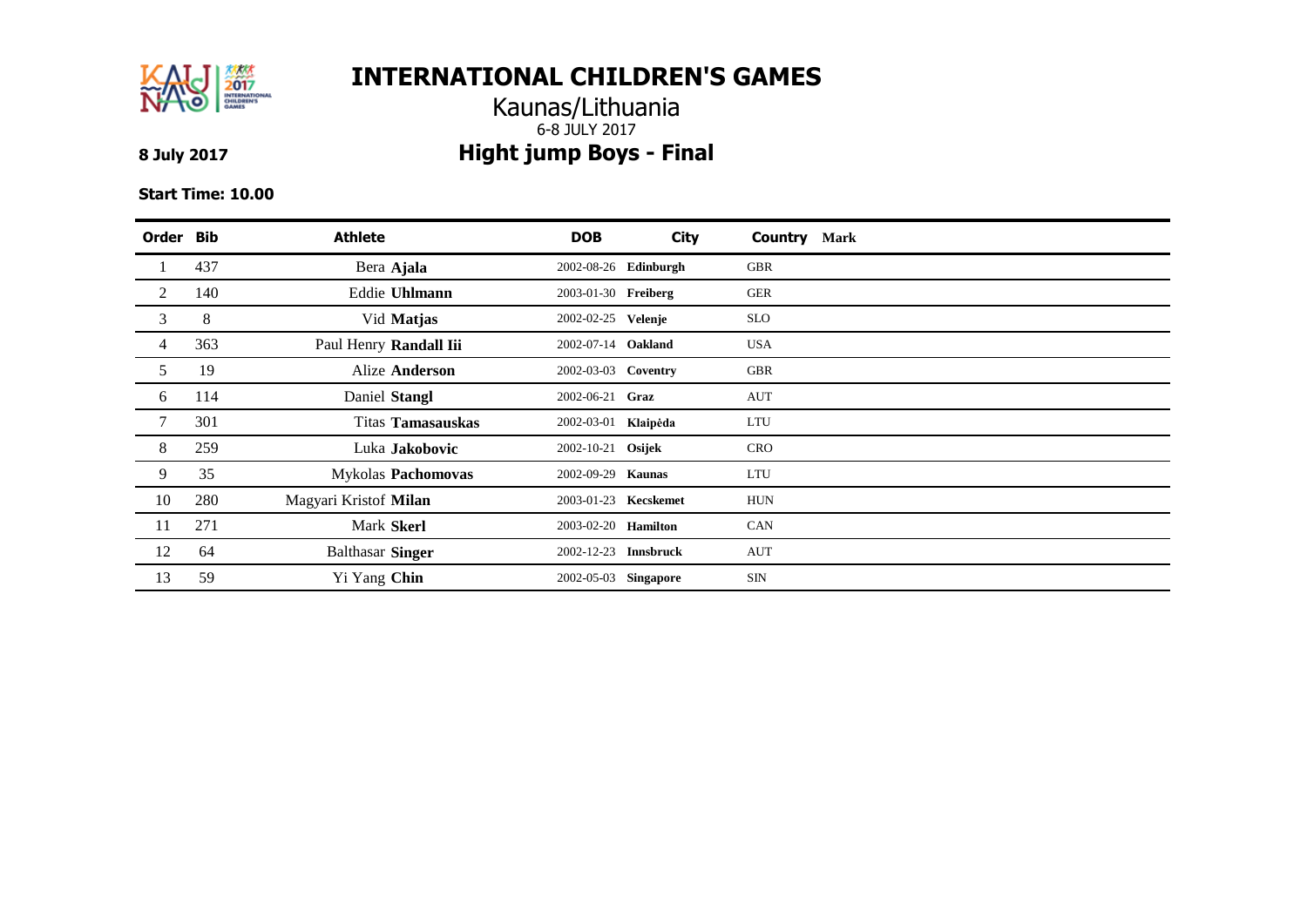

### Kaunas/Lithuania 6-8 JULY 2017 **8 July 2017 Long jump Girls - Final**

**Start Time: 10:05**

|                |     |                                 |                    |                                  |                |       |             | <b>Attempt</b> |                |   |       |   |   |   |
|----------------|-----|---------------------------------|--------------------|----------------------------------|----------------|-------|-------------|----------------|----------------|---|-------|---|---|---|
| Order Bib      |     | <b>Athlete</b>                  | <b>DOB</b>         | <b>City</b>                      | <b>Country</b> | Order | <b>Mark</b> | 1              | $\overline{2}$ | 3 | Order | 4 | 5 | 6 |
| -1             | 93  | Hanna Paulina Navodnik          | 2003-06-09         | Ravne na Koroskem SLO            |                |       |             |                |                |   |       |   |   |   |
| $\overline{2}$ | 279 | Szabina Szucs                   |                    | 2002-02-04 Kecskemet             | ${\rm HUN}$    |       |             |                |                |   |       |   |   |   |
| 3              | 308 | Emma Stetter                    | 2002-08-10 Kempten |                                  | <b>GER</b>     |       |             |                |                |   |       |   |   |   |
| $\overline{4}$ | 11  | Katharina Krichbaum             |                    | 2003-04-17 Darmstadt             | <b>GER</b>     |       |             |                |                |   |       |   |   |   |
| 5              | 94  | Izabella Hajdi Navodnik         |                    | 2003-06-09 Ravne na Koroskem SLO |                |       |             |                |                |   |       |   |   |   |
| 6              | 42  | Andre Ozechauskaite             | 2003-11-03 Kaunas  |                                  | LTU            |       |             |                |                |   |       |   |   |   |
| $\overline{7}$ | 41  | Gabija Volodzkaite              | 2002-03-03 Kaunas  |                                  | LTU            |       |             |                |                |   |       |   |   |   |
| $8\,$          | 113 | Melissa Metok Parrella Bastidas | 2002-04-01 Graz    |                                  | AUT            |       |             |                |                |   |       |   |   |   |
| 9              | 205 | Klara Krejcirikova              | 2002-04-22 Brno    |                                  | CZE            |       |             |                |                |   |       |   |   |   |
| 10             | 328 | Olivija Vaitaityte              | 2002-03-10 Vilnius |                                  | <b>LTU</b>     |       |             |                |                |   |       |   |   |   |
| 11             | 122 | Moesha Franca Kibibi            | 2004-01-21 Vevey   |                                  | $\rm SUI$      |       |             |                |                |   |       |   |   |   |
| 12             | 407 | Natalia Tarkowska               | 2002-03-23 Torun   |                                  | POL            |       |             |                |                |   |       |   |   |   |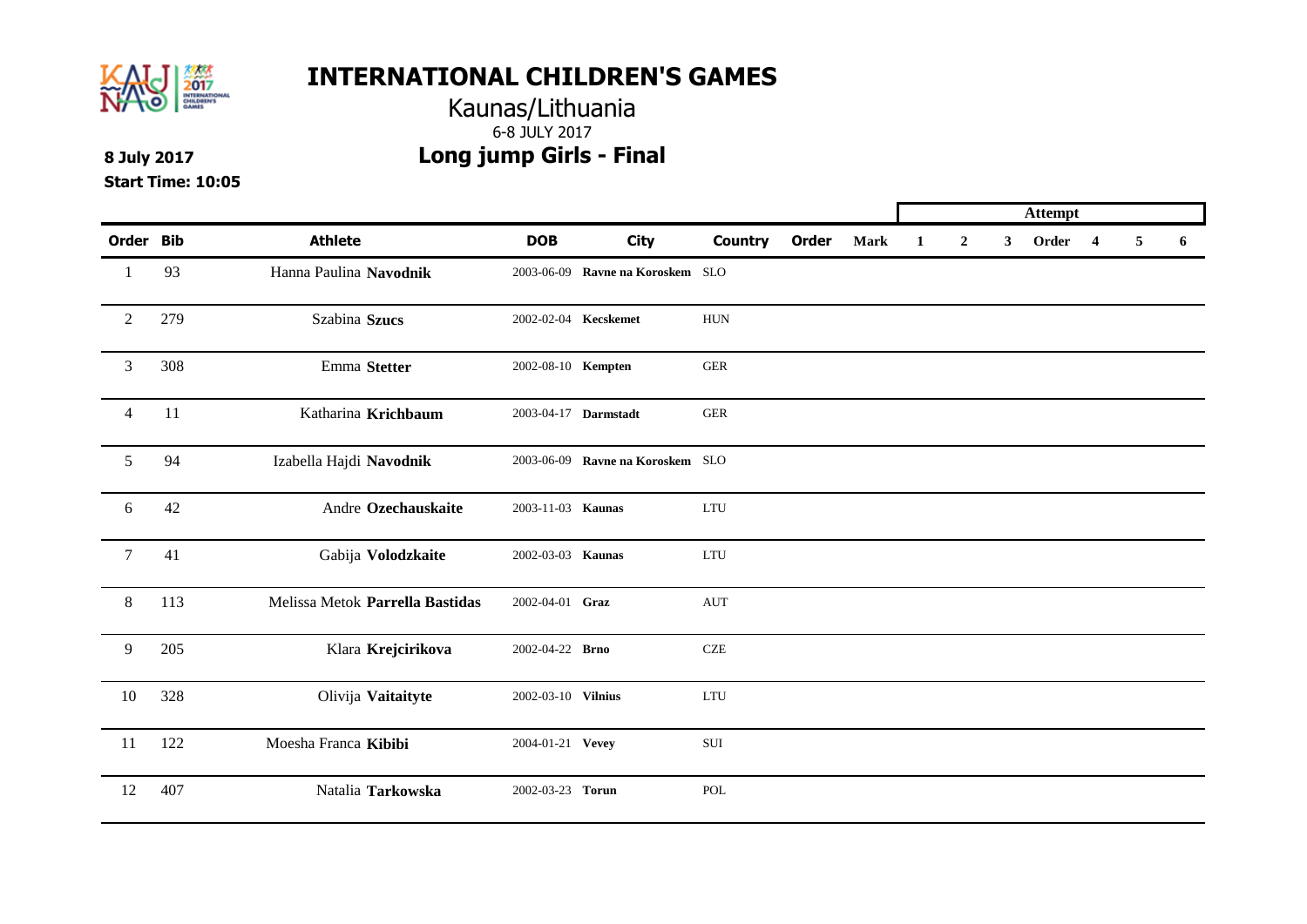

### Kaunas/Lithuania 6-8 JULY 2017 **8 July 2017 Shot put (3 kg) Girls - Final**

**Start Time: 10:30**

|                |     |                        |                             |                                  |                           |  | <b>Attempt</b> |                |   |       |                  |  |   |
|----------------|-----|------------------------|-----------------------------|----------------------------------|---------------------------|--|----------------|----------------|---|-------|------------------|--|---|
| Order Bib      |     | <b>Athlete</b>         | <b>DOB</b>                  | <b>City</b>                      | <b>Country Order Mark</b> |  |                | $\overline{2}$ | 3 | Order | $\boldsymbol{4}$ |  | 6 |
|                | 310 | Johanna Deuring        | 2002-07-08 Kempten          |                                  | <b>GER</b>                |  |                |                |   |       |                  |  |   |
| $\overline{2}$ | 245 | Sofia Semeli Peimanidi | 2002-08-01 Sparta           |                                  | <b>GRE</b>                |  |                |                |   |       |                  |  |   |
| 3              | 63  | Ida Schwaninger        | 2002-01-01 <b>Innsbruck</b> |                                  | AUT                       |  |                |                |   |       |                  |  |   |
| $\overline{4}$ | 217 | Emilina Ring           | 2002-07-08 Vaxjo            |                                  | <b>SWE</b>                |  |                |                |   |       |                  |  |   |
| 5              | 302 | Gintare Paulauskaite   | 2002-03-25 Klaipėda         |                                  | <b>LTU</b>                |  |                |                |   |       |                  |  |   |
| 6              | 90  | Tamara Kovac           |                             | 2002-06-26 Ravne na Koroskem SLO |                           |  |                |                |   |       |                  |  |   |
| 7              | 139 | Lena Spinde            | 2002-01-10 Freiberg         |                                  | <b>GER</b>                |  |                |                |   |       |                  |  |   |
| 8              | 100 | Maria Souglakou        | 2002-06-24 Evrotas          |                                  | <b>GRE</b>                |  |                |                |   |       |                  |  |   |
| 9              | 70  | Theresa Nairz          | 2003-09-08 Innsbruck        |                                  | <b>AUT</b>                |  |                |                |   |       |                  |  |   |
| 10             | 36  | Skirmante Sargautyte   | 2002-04-09 Kaunas           |                                  | <b>LTU</b>                |  |                |                |   |       |                  |  |   |
| 11             | 389 | Janine Luznik          |                             | 2004-05-10 Slovenj Gradec        | <b>SLO</b>                |  |                |                |   |       |                  |  |   |
| 12             | 194 | Chia Ching Tsai        |                             | 2002-01-08 New Taipei City       | TPE                       |  |                |                |   |       |                  |  |   |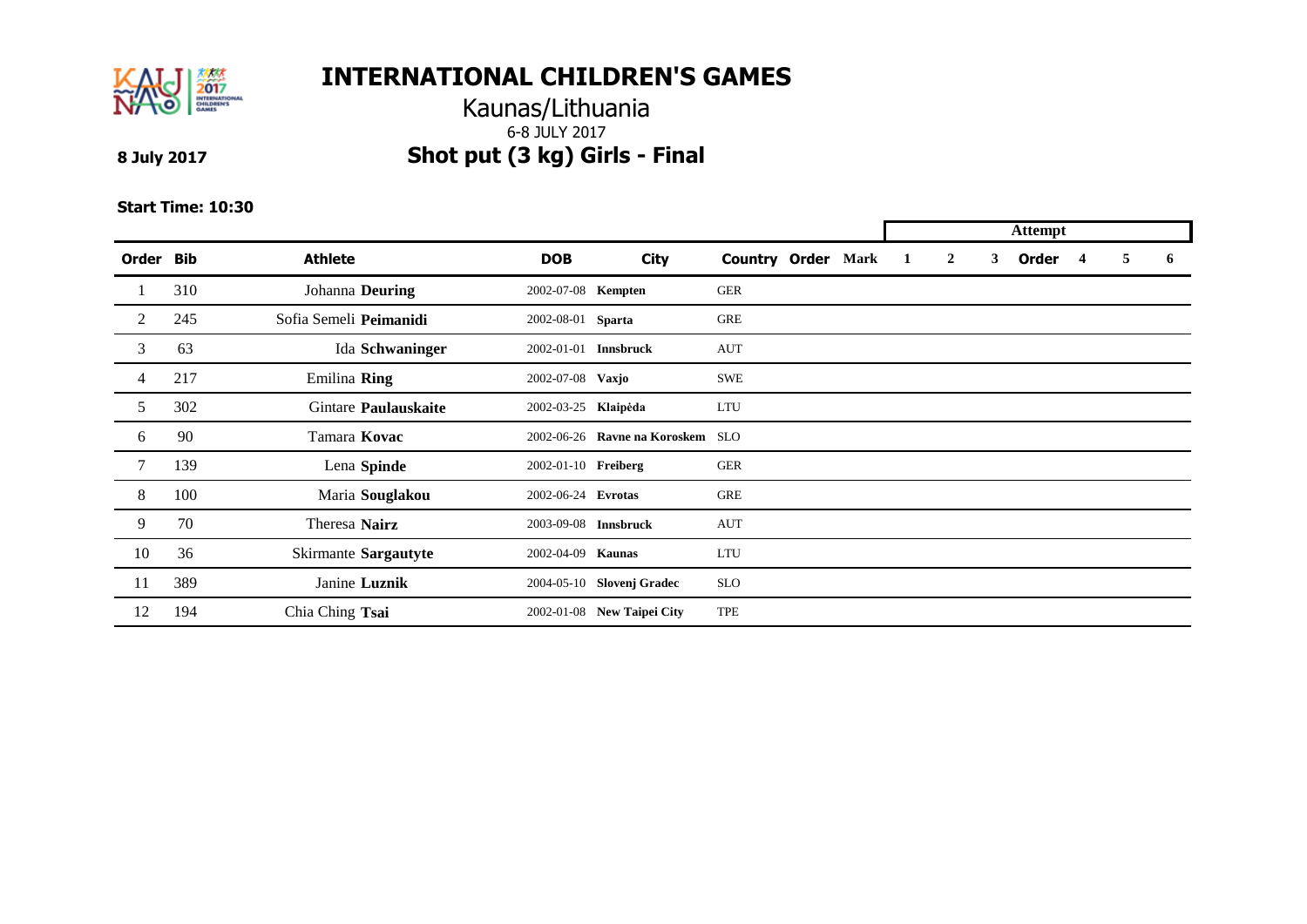

# Kaunas/Lithuania

### **8 July 2017** 6-8 JULY 2017

**Start Time: 10:35 4x100 m Boys Relay-Heats-Heat 1 - Start list**

| Lane           |              | <b>Bib</b> | <b>Athlete</b>                  |                             | <b>DOB</b>           | City | Country    | Mark | <b>RT</b> |
|----------------|--------------|------------|---------------------------------|-----------------------------|----------------------|------|------------|------|-----------|
| $\mathbf{1}$   |              |            |                                 |                             |                      |      |            |      |           |
| $\overline{2}$ |              |            |                                 |                             |                      |      |            |      |           |
|                |              |            |                                 |                             |                      |      |            |      |           |
| 3              |              | 187        | Seongwoong Choi                 |                             | 2003-03-18 Daegu     |      | <b>KOR</b> |      |           |
|                | 2            | 188        | Younghyun Kim                   |                             | 2002-01-17 Daegu     |      | <b>KOR</b> |      |           |
|                | 3            | 189        | Seongzeen Heo                   |                             | 2002-01-24 Daegu     |      | <b>KOR</b> |      |           |
|                | 4            | 190        | Hyeonwoo Choi                   |                             | 2002-01-02 Daegu     |      | <b>KOR</b> |      |           |
| 4              |              | 59         | Yi Yang Chin                    |                             | 2002-05-03 Singapore |      | <b>SIN</b> |      |           |
|                |              | 62         | Siong En Reuben Rainer Lee      |                             | 2002-09-17 Singapore |      | <b>SIN</b> |      |           |
|                |              | 61         | Yi Liang Lucas Lim              |                             | 2002-03-11 Singapore |      | <b>SIN</b> |      |           |
|                |              | 60         | Mohamed Haziq Bin Mohamed Yazli |                             | 2002-02-02 Singapore |      | <b>SIN</b> |      |           |
| 5              |              | 417        |                                 | Samuel Olisiejko            | 2004-07-05 Torun     |      | POL        |      |           |
|                |              | 413        |                                 | <b>Oliwier Tarasiewicz</b>  | 2002-04-15 Torun     |      | POL        |      |           |
|                | 3            | 412        |                                 | Mikolaj Piekarek            | 2002-02-09 Torun     |      | POL        |      |           |
|                | 4            | 409        |                                 | Patryk Grudzinski           | 2003-04-06 Torun     |      | POL        |      |           |
| 6              | $\mathbf{1}$ | 173        |                                 | Geller Levente              | 2002-02-24 Medias    |      | <b>ROU</b> |      |           |
|                | 2            | 175        | Loghin Alin Vasile              |                             | 2004-04-20 Medias    |      | <b>ROU</b> |      |           |
|                | 3            | 170        | Oroian Stefan Alexandru         |                             | 2004-05-05 Medias    |      | <b>ROU</b> |      |           |
|                | 4            | 172        | Gorbea Cristian Petre Ioan      |                             | 2002-06-13 Medias    |      | <b>ROU</b> |      |           |
| $\overline{7}$ | $\mathbf{1}$ | 43         |                                 | Matas Rajuncius             | 2002-05-09 Kaunas    |      | LTU        |      |           |
|                | 2            | 28         |                                 | <b>Benas Asakavicius</b>    | 2002-01-29 Kaunas    |      | LTU        |      |           |
|                | 3            | 31         |                                 | Lukas <b>Lukosevicius</b>   | 2002-03-17 Kaunas    |      | LTU        |      |           |
|                | 4            | 33         |                                 | <b>Giedrius Merkevicius</b> | 2002-12-10 Kaunas    |      | LTU        |      |           |
| 8              |              | 437        |                                 | Bera Ajala                  | 2002-08-26 Edinburgh |      | <b>GBR</b> |      |           |
|                |              | 435        |                                 | Kasper Lemvig Allan         | 2003-04-29 Edinburgh |      | <b>GBR</b> |      |           |
|                |              | 441        |                                 | Joe Ewing                   | 2002-02-17 Edinburgh |      | <b>GBR</b> |      |           |
|                |              | 438        |                                 | Calum Holmes                | 2002-11-03 Edinburgh |      | <b>GBR</b> |      |           |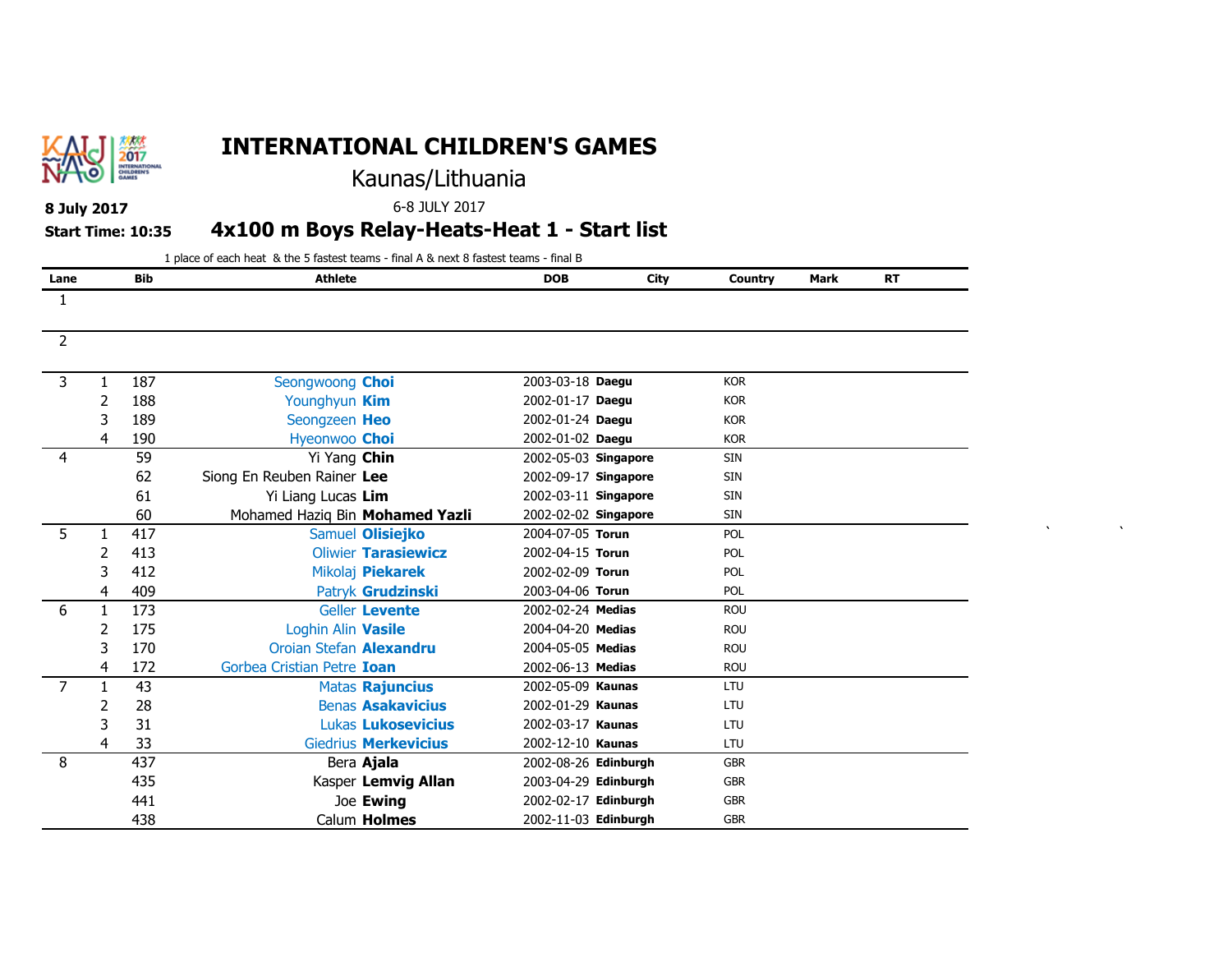

# Kaunas/Lithuania

### **8 July 2017** 6-8 JULY 2017

**Start Time: 10:41 4x100 m Boys Relay-Heats-Heat 2 - Start list**

1 place of each heat & the 5 fastest teams - final A & next 8 fastest teams - final B

| Lane |              | <b>Bib</b> | <b>Athlete</b>                |                               | <b>DOB</b>             | City                 | Country    | <b>Mark</b> | <b>RT</b> |
|------|--------------|------------|-------------------------------|-------------------------------|------------------------|----------------------|------------|-------------|-----------|
| 1    |              |            |                               |                               |                        |                      |            |             |           |
|      |              |            |                               |                               |                        |                      |            |             |           |
| 2    | 15           | 237        |                               | Suchit Detburam               | 2002-04-19 Bangkok     |                      | <b>THA</b> |             |           |
|      |              | 238        |                               | Jirayuth Kaewso               | 2002-12-31 Bangkok     |                      | <b>THA</b> |             |           |
|      |              | 236        | Wootthinun Phumjan            |                               | 2002-06-30 Bangkok     |                      | <b>THA</b> |             |           |
|      |              | 235        |                               | Nuttakarn Sansawas            | 2002-04-02 Bangkok     |                      | <b>THA</b> |             |           |
| 3    |              | 67         |                               | Paul Maier                    | 2002-02-19 Innsbruck   |                      | <b>AUT</b> |             |           |
|      |              | 64         | Balthasar Singer              |                               | 2002-12-23 Innsbruck   |                      | <b>AUT</b> |             |           |
|      |              | 68         | Simon Storf                   |                               | 2002-07-18 Innsbruck   |                      | AUT        |             |           |
|      |              | 69         |                               | Simon Wibmer                  | 2002-02-26 Innsbruck   |                      | AUT        |             |           |
| 4    | 1            | 146        | Ming Ho Ku                    |                               | 2002-03-23 Taipei City |                      | <b>TPE</b> |             |           |
|      | 2            | 144        | Yu Cheng Chou                 |                               | 2002-12-23 Taipei City |                      | <b>TPE</b> |             |           |
|      | 3            | 149        | Po Lin Wei                    |                               | 2002-02-20 Taipei City |                      | <b>TPE</b> |             |           |
|      | 4            | 145        | Hung Shan Tseng               |                               | 2002-04-11 Taipei City |                      | <b>TPE</b> |             |           |
| 5    |              | 374        | Dingfeng Gui                  |                               | 2004-01-01 Beijing     |                      | <b>CHN</b> |             |           |
|      |              | 375        |                               | Jialin Jiang                  | 2003-10-10 Beijing     |                      | <b>CHN</b> |             |           |
|      |              | 378        | Bingxuan Wang                 |                               | 2003-02-18 Beijing     |                      | <b>CHN</b> |             |           |
|      |              | 379        | Qingyu Wang                   |                               | 2002-10-25 Beijing     |                      | <b>CHN</b> |             |           |
| 6    | 1            | 15         |                               | Max Tertsch                   | 2003-11-28 Darmstadt   |                      | <b>GER</b> |             |           |
|      | 2            | 17         | Christoph Maximilian Schrick  |                               |                        | 2003-04-07 Darmstadt | <b>GER</b> |             |           |
|      | 3            | 13         | <b>Alexander David Disque</b> |                               | 2002-02-17 Darmstadt   |                      | <b>GER</b> |             |           |
|      | 4            | 14         |                               | Mattia Scaglioni              |                        | 2002-01-26 Darmstadt | <b>GER</b> |             |           |
| 7    | 1            | 271        |                               | Mark Skerl                    | 2003-02-20 Hamilton    |                      | CAN        |             |           |
|      | 2            | 272        |                               | <b>Declan Sutherland Case</b> | 2002-10-08 Hamilton    |                      | CAN        |             |           |
|      | 3            | 273        |                               | Logan Yates                   | 2002-04-21 Hamilton    |                      | CAN        |             |           |
|      | 4            | 270        |                               | Nifalya Robinson              | 2002-01-09 Hamilton    |                      | CAN        |             |           |
| 8    | $\mathbf{1}$ | 18         |                               | <b>Esteban Villalobos</b>     | 2002-11-08 Coventry    |                      | <b>GBR</b> |             |           |
|      | 2            | 20         | Oluwatobi Oke                 |                               | 2002-10-10 Coventry    |                      | <b>GBR</b> |             |           |
|      | 3            | 19         |                               | <b>Alize Anderson</b>         | 2002-03-03 Coventry    |                      | <b>GBR</b> |             |           |
|      | 4            | 21         |                               | Thomas <b>Keenan</b>          | 2002-04-05 Coventry    |                      | <b>GBR</b> |             |           |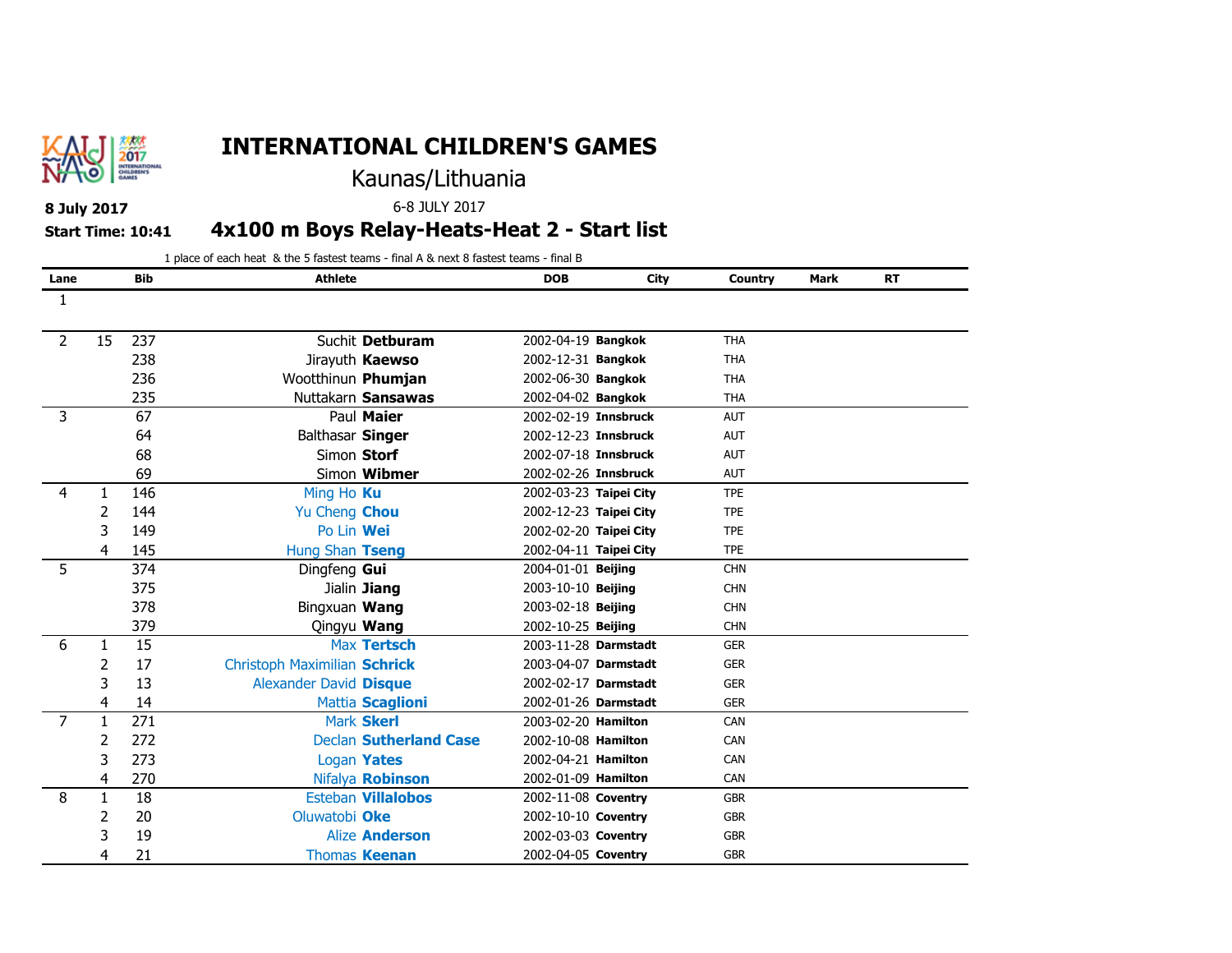

# Kaunas/Lithuania

**Start Time: 10:47 4x100 m Boys Relay-Heats-Heat 3 - Start list**

**8 July 2017** 6-8 JULY 2017

### 1 place of each heat & the 5 fastest teams - final A & next 8 fastest teams - final B

| Lane           |              | Bib | <b>Athlete</b>                | <b>DOB</b>          | City | Country    | <b>Mark</b> | <b>RT</b> |  |
|----------------|--------------|-----|-------------------------------|---------------------|------|------------|-------------|-----------|--|
| 1              |              |     |                               |                     |      |            |             |           |  |
| $\overline{2}$ |              |     |                               |                     |      |            |             |           |  |
|                |              |     |                               |                     |      |            |             |           |  |
| 3              |              | 227 | Domen Gomilar                 | 2004-10-24 Gorje    |      | <b>SLO</b> |             |           |  |
|                |              | 223 | Aljaz Korosec                 | 2003-05-31 Gorje    |      | <b>SLO</b> |             |           |  |
|                |              | 222 | Jost Mulej                    | 2002-05-16 Gorje    |      | <b>SLO</b> |             |           |  |
|                |              | 224 | Ozbe Mulej                    | 2004-08-13 Gorje    |      | <b>SLO</b> |             |           |  |
| 4              | 1            | 360 | Todd Cameron Peyton Kane Ross | 2002-11-04 Oakland  |      | <b>USA</b> |             |           |  |
|                | 2            | 371 | <b>Malcolm Ahmad Clemons</b>  | 2002-03-08 Oakland  |      | <b>USA</b> |             |           |  |
|                | 3            | 363 | Paul Henry Randall Iii        | 2002-07-14 Oakland  |      | <b>USA</b> |             |           |  |
|                | 4            | 367 | Croix Demetri Stewart         | 2004-05-20 Oakland  |      | <b>USA</b> |             |           |  |
| 5              | 1            | 261 | <b>Mislav Skrtic</b>          | 2003-03-22 Osijek   |      | <b>CRO</b> |             |           |  |
|                | 2            | 259 | Luka Jakobovic                | 2002-10-21 Osijek   |      | <b>CRO</b> |             |           |  |
|                | 3            | 256 | <b>Filip Medic</b>            | 2002-04-21 Osijek   |      | <b>CRO</b> |             |           |  |
|                | 4            | 258 | Luka <b>Bede</b>              | 2003-01-19 Osijek   |      | <b>CRO</b> |             |           |  |
| 6              | 1            | 201 | David Jezek                   | 2003-03-01 Brno     |      | <b>CZE</b> |             |           |  |
|                | 2            | 203 | <b>Krystof Sipek</b>          | 2002-02-24 Brno     |      | <b>CZE</b> |             |           |  |
|                | 3            | 209 | Milan Chaloupka               | 2002-07-17 Brno     |      | <b>CZE</b> |             |           |  |
|                | 4            | 200 | <b>Tadeas Placek</b>          | 2003-03-22 Brno     |      | <b>CZE</b> |             |           |  |
| $\overline{7}$ | $\mathbf{1}$ | 159 | Denys Illesh                  | 2004-03-24 Uzhgorod |      | <b>UKR</b> |             |           |  |
|                | 2            | 166 | Oleksandr Ilnytskyi           | 2004-05-11 Uzhgorod |      | <b>UKR</b> |             |           |  |
|                | 3            | 161 | Petro Olenych                 | 2003-02-01 Uzhgorod |      | <b>UKR</b> |             |           |  |
|                | 4            | 162 | <b>Ivan Zub</b>               | 2002-12-31 Uzhgorod |      | <b>UKR</b> |             |           |  |
| 8              |              | 250 | Aleksandrs Korcagins          | 2002-07-12 Riga     |      | LAT        |             |           |  |
|                |              | 251 | Maksims Pjazgins              | 2002-06-19 Riga     |      | LAT        |             |           |  |
|                |              | 254 | Patriks Klavs Rudzats         | 2002-02-09 Riga     |      | LAT        |             |           |  |
|                |              | 252 | Janis Silavs                  | 2002-06-23 Riga     |      | LAT        |             |           |  |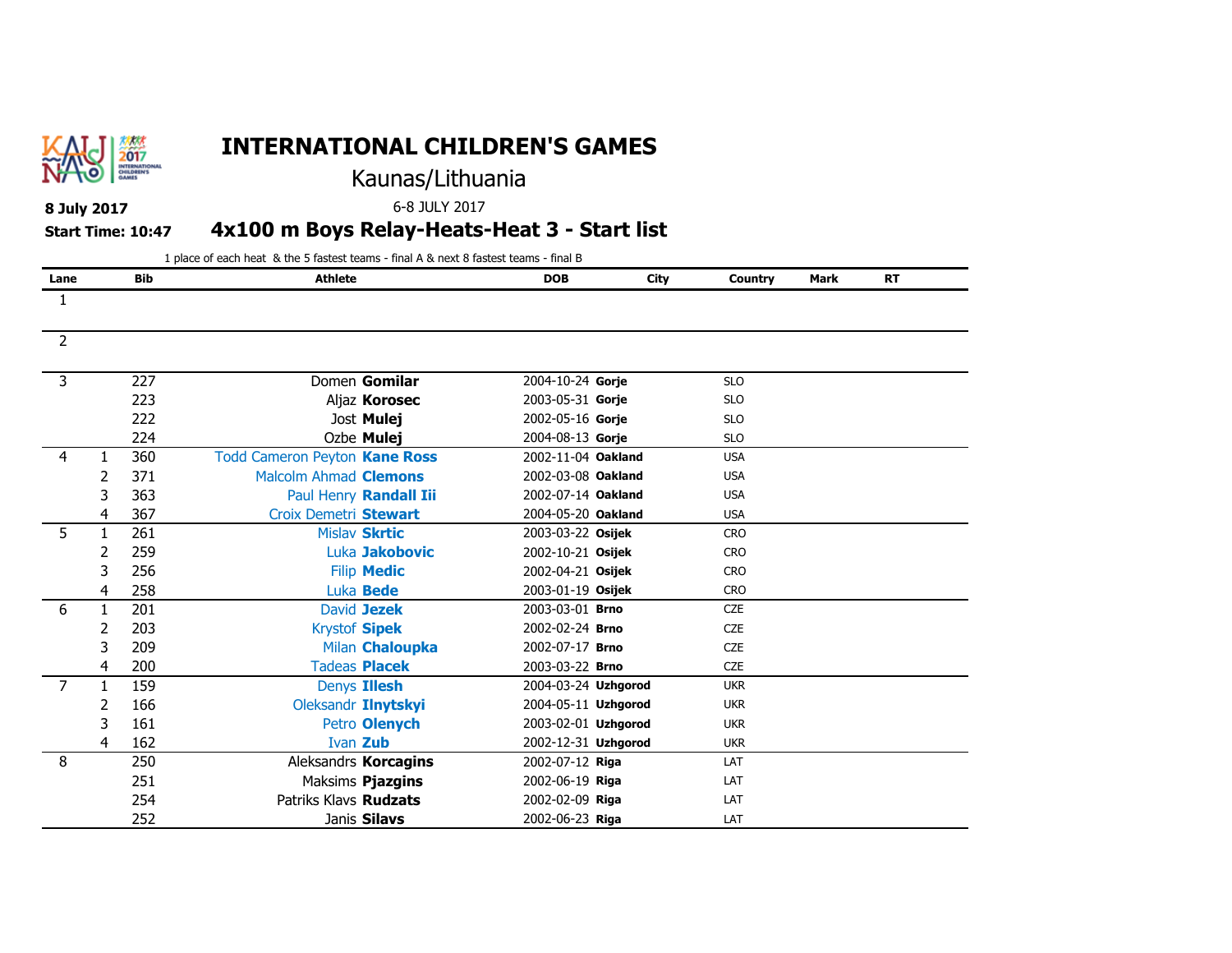

# Kaunas/Lithuania

### **8 July 2017** 6-8 JULY 2017

**Start Time: 11:00 4x100 m Girls Relay-Heats-Heat 1 - Start list**

1 place of each heat & the 4 fastest teams - final A & next 8 fastest teams - final B

| Lane           |              | <b>Bib</b> | <b>Athlete</b>                 |                                  | <b>DOB</b>           | City | Country    | Mark | <b>RT</b> |  |
|----------------|--------------|------------|--------------------------------|----------------------------------|----------------------|------|------------|------|-----------|--|
| 1              |              |            |                                |                                  |                      |      |            |      |           |  |
|                |              |            |                                |                                  |                      |      |            |      |           |  |
| 2              | 1            | 211        |                                | Milla Cherbuin                   | 2002-07-16 Lausanne  |      | <b>SUI</b> |      |           |  |
|                | 2            | 213        |                                | Marithe Engondo                  | 2002-05-11 Lausanne  |      | <b>SUI</b> |      |           |  |
|                | 3            | 210        |                                | Anastasie Mileina Tsogo Eloundou | 2003-06-04 Lausanne  |      | SUI        |      |           |  |
|                | 4            | 212        | Vanessa Affoua                 |                                  | 2002-02-06 Lausanne  |      | <b>SUI</b> |      |           |  |
| 3              |              | 53         |                                | Nina Gerber                      | 2003-04-11 Ajoie     |      | <b>SUI</b> |      |           |  |
|                |              | 54         |                                | Sarah Girardin                   | 2003-02-04 Ajoie     |      | <b>SUI</b> |      |           |  |
|                |              | 55         |                                | Melissa Girardin                 | 2003-02-04 Ajoie     |      | <b>SUI</b> |      |           |  |
|                |              | 56         |                                | Amelie Graber                    | 2002-08-04 Ajoie     |      | SUI        |      |           |  |
| 4              | 1            | 369        | Zharia Jasmine Dixon           |                                  | 2002-05-01 Oakland   |      | <b>USA</b> |      |           |  |
|                | 2            | 362        | Chardai Orelia Victorian       |                                  | 2004-03-01 Oakland   |      | <b>USA</b> |      |           |  |
|                | 3            | 368        | <b>Atallah Mary Emma Allen</b> |                                  | 2004-01-25 Oakland   |      | <b>USA</b> |      |           |  |
|                | 4            | 364        | Jazlynn Amaya Vernece Gibbs    |                                  | 2004-02-25 Oakland   |      | <b>USA</b> |      |           |  |
| 5              | $\mathbf{1}$ | 11         |                                | Katharina <b>Krichbaum</b>       | 2003-04-17 Darmstadt |      | <b>GER</b> |      |           |  |
|                | 2            | 12         |                                | Meike Kohlenberger               | 2003-08-18 Darmstadt |      | <b>GER</b> |      |           |  |
|                | 4            | 10         |                                | Una Jelicic                      | 2002-06-28 Darmstadt |      | <b>GER</b> |      |           |  |
|                | 3            | 16         | Jule Lotte Behrens             |                                  | 2003-04-04 Darmstadt |      | <b>GER</b> |      |           |  |
| 6              | $\mathbf{1}$ | 167        | Vasiu Raluca Maria             |                                  | 2003-03-01 Medias    |      | <b>ROU</b> |      |           |  |
|                | 2            | 171        | Marginean Iulia Florina        |                                  | 2004-04-04 Medias    |      | <b>ROU</b> |      |           |  |
|                | 3            | 176        | Weber Stefania Gianina         |                                  | 2003-12-26 Medias    |      | <b>ROU</b> |      |           |  |
|                | 4            | 168        | Vasiu Alexandra Catalina       |                                  | 2002-07-10 Medias    |      | <b>ROU</b> |      |           |  |
| $\overline{7}$ | $\mathbf{1}$ | 214        | <b>Agnes Lonn</b>              |                                  | 2002-01-27 Vaxjo     |      | <b>SWE</b> |      |           |  |
|                | 2            | 221        |                                | Elin Frisk                       | 2002-11-30 Vaxjo     |      | <b>SWE</b> |      |           |  |
|                | 3            | 216        |                                | <b>Tilde Bengtsson</b>           | 2002-01-20 Vaxjo     |      | <b>SWE</b> |      |           |  |
|                | 4            | 218        |                                | <b>Tove Larsson</b>              | 2002-10-06 Vaxjo     |      | <b>SWE</b> |      |           |  |
| 8              |              | 436        | Christabel Antwi               |                                  | 2002-10-18 Edinburgh |      | <b>GBR</b> |      |           |  |
|                |              | 442        |                                | Niamh Edgar                      | 2002-10-02 Edinburgh |      | <b>GBR</b> |      |           |  |
|                |              | 440        |                                | Isla Innes                       | 2002-07-18 Edinburgh |      | <b>GBR</b> |      |           |  |
|                |              | 439        |                                | Esther Watson                    | 2004-02-19 Edinburgh |      | <b>GBR</b> |      |           |  |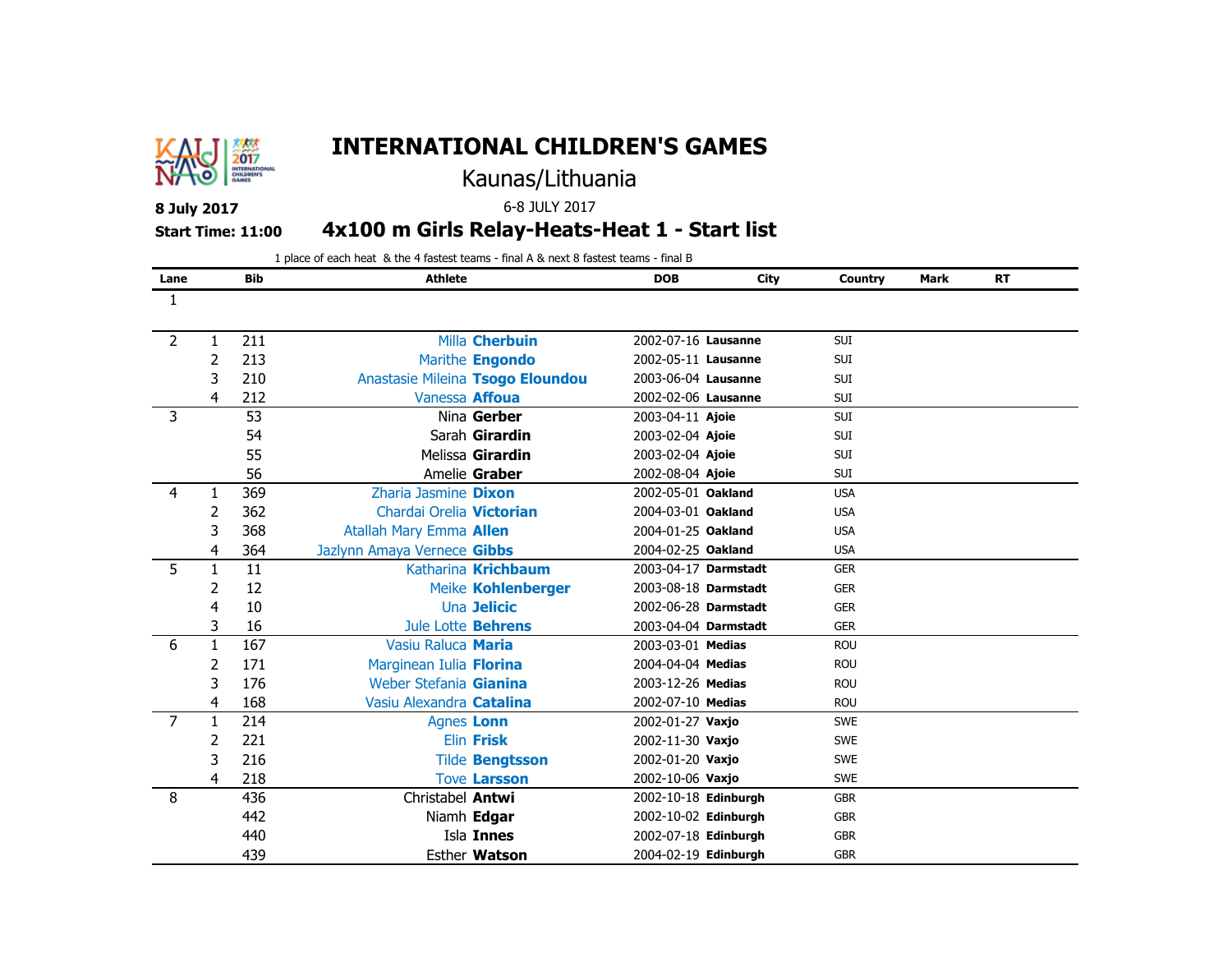

# Kaunas/Lithuania

### **8 July 2017** 6-8 JULY 2017

**Start Time: 11:06 4x100 m Girls Relay-Heats-Heat 2 - Start list**

|                |              |            | 1 place of each heat & the 4 fastest teams - final A & next 8 fastest teams - final B |                          |                     |             |            |             |           |  |
|----------------|--------------|------------|---------------------------------------------------------------------------------------|--------------------------|---------------------|-------------|------------|-------------|-----------|--|
| Lane           |              | <b>Bib</b> | <b>Athlete</b>                                                                        |                          | <b>DOB</b>          | <b>City</b> | Country    | <b>Mark</b> | <b>RT</b> |  |
| -1             |              |            |                                                                                       |                          |                     |             |            |             |           |  |
|                |              |            |                                                                                       |                          |                     |             |            |             |           |  |
| $\overline{2}$ |              | 249        |                                                                                       | Ramona Rubnikovica       | 2003-03-22 Riga     |             | LAT        |             |           |  |
|                |              | 247        |                                                                                       | Julija Sirina            | 2002-09-12 Riga     |             | LAT        |             |           |  |
|                |              | 253        | Paula Katrina Skalberga                                                               |                          | 2002-05-18 Riga     |             | LAT        |             |           |  |
|                |              | 248        |                                                                                       | Beatrise Zvirgzdina      | 2002-06-06 Riga     |             | LAT        |             |           |  |
| 3              |              | 230        |                                                                                       | Nika <b>Mezek</b>        | 2003-07-30 Gorje    |             | <b>SLO</b> |             |           |  |
|                |              | 234        |                                                                                       | Zala Repe                | 2004-11-14 Gorie    |             | <b>SLO</b> |             |           |  |
|                |              | 229        |                                                                                       | Klara Vindisar           | 2003-06-11 Gorje    |             | <b>SLO</b> |             |           |  |
|                |              | 233        |                                                                                       | Tinkara Zalokar          | 2004-07-05 Gorje    |             | <b>SLO</b> |             |           |  |
| 4              | 1            | 410        |                                                                                       | Klaudia Ryszewska        | 2002-05-11 Torun    |             | POL        |             |           |  |
|                | 2            | 408        |                                                                                       | Martyna Brzyska          | 2002-01-19 Torun    |             | POL        |             |           |  |
|                | 3            | 407        |                                                                                       | Natalia Tarkowska        | 2002-03-23 Torun    |             | POL        |             |           |  |
|                | 4            | 411        | Klaudia Lis                                                                           |                          | 2002-04-08 Torun    |             | POL        |             |           |  |
| 5              | $\mathbf{1}$ | 340        |                                                                                       | Ana Kenda                | 2002-03-08 Celje    |             | <b>SLO</b> |             |           |  |
|                | 2            | 336        |                                                                                       | Zarja Uranjek            | 2002-05-06 Celje    |             | <b>SLO</b> |             |           |  |
|                | 3            | 341        |                                                                                       | Emma Roter               | 2002-12-31 Celje    |             | <b>SLO</b> |             |           |  |
|                | 4            | 343        |                                                                                       | Iza Zakosek              | 2003-05-06 Celje    |             | <b>SLO</b> |             |           |  |
| 6              | $\mathbf{1}$ | 139        |                                                                                       | Lena Spinde              | 2002-01-10 Freiberg |             | <b>GER</b> |             |           |  |
|                | 2            | 138        |                                                                                       | Jule Bannach             | 2002-04-11 Freiberg |             | <b>GER</b> |             |           |  |
|                | 3            | 141        |                                                                                       | Laura <b>Baldauf</b>     | 2003-07-30 Freiberg |             | <b>GER</b> |             |           |  |
|                | 4            | 142        | Samira Charlotte Beyer                                                                |                          | 2003-10-12 Freiberg |             | <b>GER</b> |             |           |  |
| $\overline{7}$ | $\mathbf{1}$ | 108        | Tragousti Zoi                                                                         |                          | 2002-12-18 Ilida    |             | <b>GRE</b> |             |           |  |
|                | 2            | 106        |                                                                                       | Konstantina Papadopoulou | 2004-06-10 Ilida    |             | <b>GRE</b> |             |           |  |
|                | 3            | 107        |                                                                                       | Kalliopi Pylarinou       | 2004-02-15 Ilida    |             | <b>GRE</b> |             |           |  |
|                | 4            | 105        | Christina Gerasi                                                                      |                          | 2004-10-04 Ilida    |             | <b>GRE</b> |             |           |  |
| 8              | 14           | 351        | Daniela Lanz                                                                          |                          | 2002-09-25 Bruneck  |             | <b>ITA</b> |             |           |  |
|                |              | 355        |                                                                                       | Corinna Mutschlechner    | 2002-01-01 Bruneck  |             | <b>ITA</b> |             |           |  |
|                |              | 350        |                                                                                       | Annika Stifter           | 2003-09-11 Bruneck  |             | <b>ITA</b> |             |           |  |
|                |              | 354        |                                                                                       | <b>Esther Valentini</b>  | 2002-01-08 Bruneck  |             | <b>ITA</b> |             |           |  |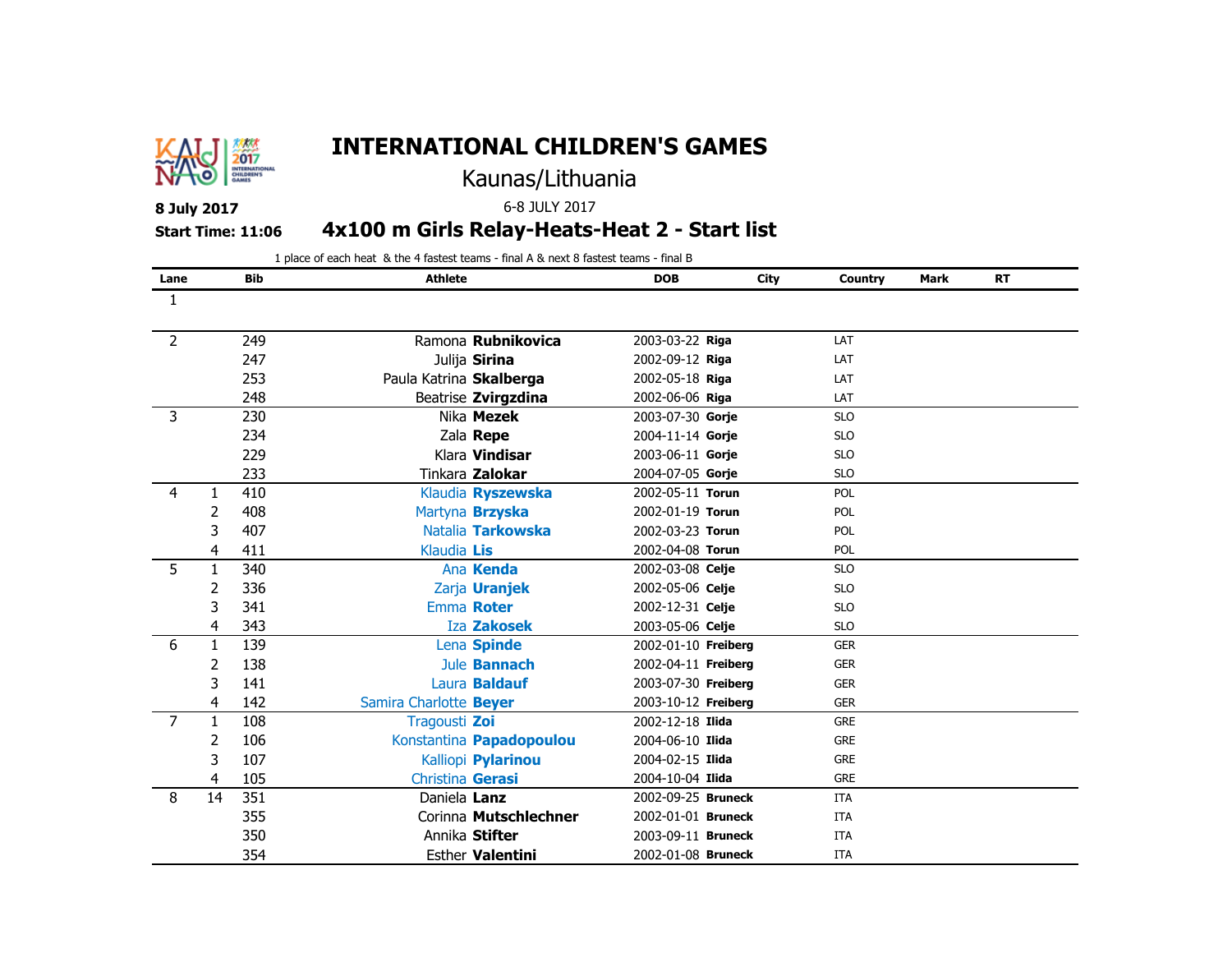

# Kaunas/Lithuania

### **8 July 2017** 6-8 JULY 2017

**Start Time: 11:12 4x100 m Girls Relay-Heats-Heat 3 - Start list** 1 place of each heat & the 4 fastest teams - final A & next 8 fastest teams - final B

| Lane           |    | <b>Bib</b> | <b>Athlete</b>       |                        | <b>DOB</b>           | City                      | Country    | <b>Mark</b> | <b>RT</b> |  |
|----------------|----|------------|----------------------|------------------------|----------------------|---------------------------|------------|-------------|-----------|--|
| $\mathbf{1}$   |    |            |                      |                        |                      |                           |            |             |           |  |
|                |    |            |                      |                        |                      |                           |            |             |           |  |
| 2              | 1  | 385        | Zala Katarina Hovnik |                        |                      | 2002-10-30 Slovenj Gradec | <b>SLO</b> |             |           |  |
|                | 2  | 390        |                      | Neza Jelen Krizovnik   |                      | 2002-12-22 Slovenj Gradec | <b>SLO</b> |             |           |  |
|                | 3  | 388        |                      | <b>Ivana Simonovic</b> |                      | 2004-07-22 Slovenj Gradec | <b>SLO</b> |             |           |  |
|                | 4  | 384        |                      | Vita <b>Vovk</b>       |                      | 2002-08-16 Slovenj Gradec | <b>SLO</b> |             |           |  |
| 3              |    | 78         |                      | Maya <b>Bahat</b>      |                      | 2003-10-31 Emek Hefer     | <b>ISR</b> |             |           |  |
|                |    | 77         |                      | Shira Milrod           |                      | 2002-03-15 Emek Hefer     | <b>ISR</b> |             |           |  |
|                |    | 82         |                      | Yuval Mizrahi          |                      | 2003-11-26 Emek Hefer     | <b>ISR</b> |             |           |  |
|                |    | 76         | Avishag Shaul        |                        |                      | 2002-01-26 Emek Hefer     | <b>ISR</b> |             |           |  |
| 4              | 1  | 255        |                      | Petra Mauk             | 2004-08-30 Osijek    |                           | <b>CRO</b> |             |           |  |
|                | 2  | 257        |                      | Jana Pranjic           | 2002-09-19 Osijek    |                           | <b>CRO</b> |             |           |  |
|                | 3  | 262        |                      | Paola Resetar          | 2003-10-20 Osijek    |                           | <b>CRO</b> |             |           |  |
|                | 4  | 260        | Melani Bosic         |                        | 2003-09-03 Osijek    |                           | <b>CRO</b> |             |           |  |
| 5              |    | 310        |                      | Johanna Deuring        | 2002-07-08 Kempten   |                           | <b>GER</b> |             |           |  |
|                |    | 309        |                      | Fiona Gajewski         | 2002-10-24 Kempten   |                           | <b>GER</b> |             |           |  |
|                |    | 308        |                      | Emma Stetter           | 2002-08-10 Kempten   |                           | <b>GER</b> |             |           |  |
|                |    | 307        |                      | Sophia Waldhauser      | 2003-12-06 Kempten   |                           | <b>GER</b> |             |           |  |
| 6              |    | 50         |                      | Diana Averbukh         | 2003-09-07 Netanya   |                           | <b>ISR</b> |             |           |  |
|                |    | 51         | Shahar <b>Barda</b>  |                        | 2003-01-17 Netanya   |                           | <b>ISR</b> |             |           |  |
|                |    | 44         |                      | Liat Masuri            | 2003-11-06 Netanya   |                           | <b>ISR</b> |             |           |  |
|                |    | 45         |                      | Michal Weissenberg     | 2003-04-07 Netanya   |                           | <b>ISR</b> |             |           |  |
| $\overline{7}$ | 1. | 25         |                      | Anna Poole             | 2002-01-29 Coventry  |                           | <b>GBR</b> |             |           |  |
|                | 2  | 24         |                      | Alimat <b>Balogum</b>  | 2002-05-25 Coventry  |                           | <b>GBR</b> |             |           |  |
|                | 3  | 23         |                      | <b>Holly Bates</b>     | 2004-01-21 Coventry  |                           | <b>GBR</b> |             |           |  |
|                | 4  | 27         | Kamiya Smith         |                        | 2004-04-05 Coventry  |                           | <b>GBR</b> |             |           |  |
| 8              |    | 66         |                      | Tamira Grubbauer       | 2003-06-13 Innsbruck |                           | <b>AUT</b> |             |           |  |
|                |    | 70         | Theresa Nairz        |                        | 2003-09-08 Innsbruck |                           | <b>AUT</b> |             |           |  |
|                |    | 63         |                      | Ida Schwaninger        | 2002-01-01 Innsbruck |                           | <b>AUT</b> |             |           |  |
|                |    | 65         |                      | Sarah Spinn            | 2003-02-28 Innsbruck |                           | <b>AUT</b> |             |           |  |